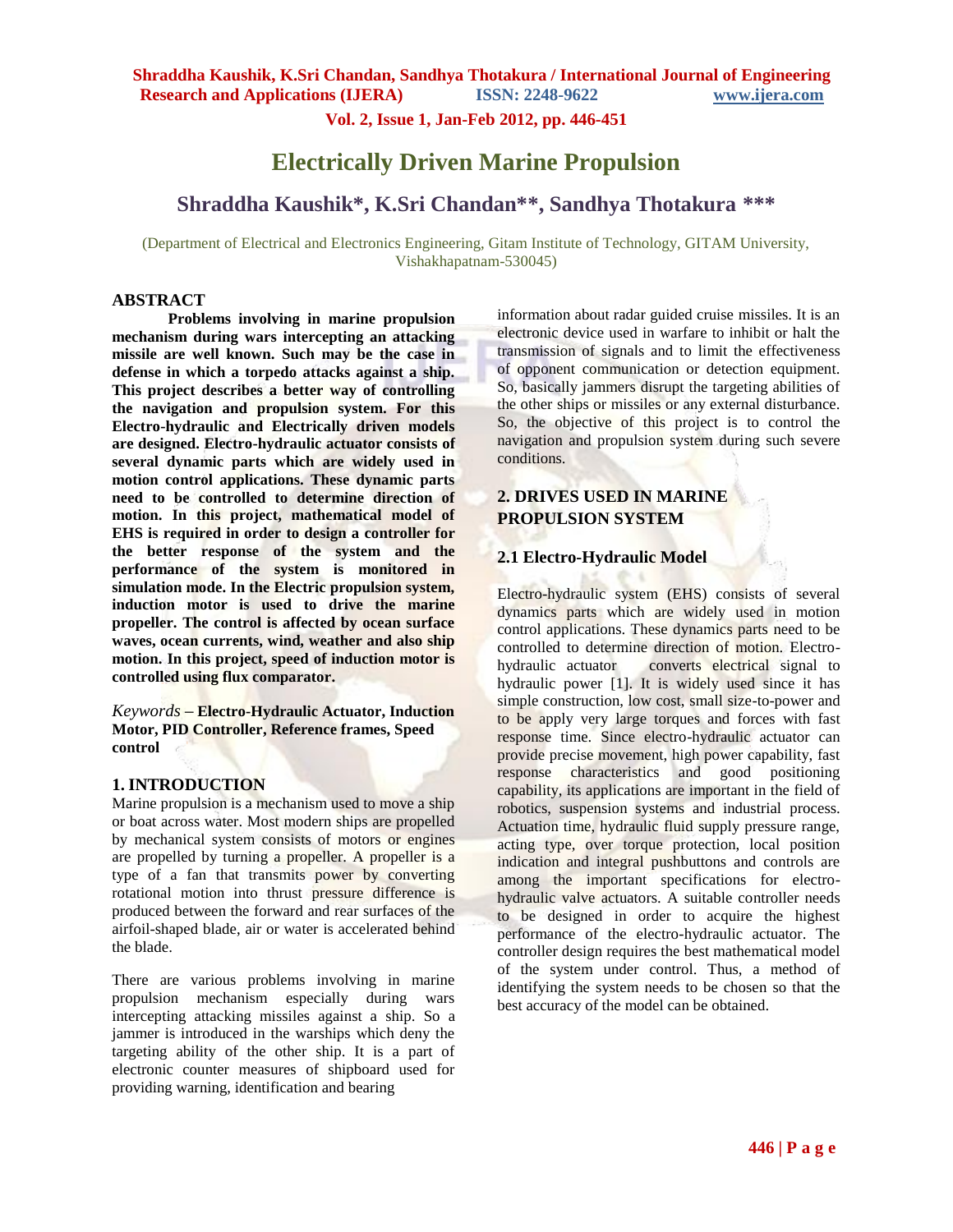### **Vol. 2, Issue 1, Jan-Feb 2012, pp. 446-451**

## **2.2 MODELLING OF ELECTRO-HYDRAULIC ACTUATOR**

Consider a double acting servo valve and piston actuator [1] shown in Figure 2.1.The linearized differential equations that describe the actuator valve dynamics can be formulated as follows:

$$
\dot{\nu}_p(t) = \frac{1}{m} \Big[ A P_L(t) - b \nu_p(t) - F_L(t) \Big] \tag{2.1}
$$

$$
\dot{P}_{L}(t) = \frac{4\beta}{V} \left[ K_{f} x_{v}(t) - K_{tp} P_{L}(t) - A v_{p}(t) \right]
$$
 (2.2)

*Where,*

- $V_p =$  *piston velocity*
- *PL =Hydraulic pressure*
- *FL =External load disturbance*
- *A =Piston surface area*

 *m =mass of the load*

 *β =Effective bulk modulus*

*V =Total volume of hydraulic oil in the piston and the connecting lines*



#### *Fig2.1 Valve and Piston Schematic*

For zero initial conditions [2] the Laplace transform of the equations  $(2.1)$ , $(2.2)$  produces the following input – output relations:

#### **Transfer Function for displacement w.r.t. pressure**

$$
\frac{Xv(s)}{P_L(s)} = \frac{(ms+b)(Vs + 4\beta K_{tp}) + 4BA^2}{4Bk_F(m s + b)}
$$
 (2.3)

#### **Transfer Function for displacement w.r.t. velocity**

$$
\frac{X_V(s)}{V_P(s)} = \frac{(ms+b)\left(V_S + 4\beta K_{tp}\right) + 4BA^2}{4\beta Ak_F\left(ms+b\right)}\tag{2.4}
$$

#### **TABLE-1**

#### NOMINAL VALUES FOR THE HYDRAULIC ACTUATOR'S PARAMETERS

| Symbol         | Definition                                       | Nominal Value                |
|----------------|--------------------------------------------------|------------------------------|
| V              | Volume of hydraulic oil<br>in the piston chamber | $486/100^3 m^3$              |
| $\overline{A}$ | Piston surface area                              | $\frac{633}{100^2}m^3$       |
| $\beta$        | Effective bulk modulus                           | $689/10^6 Pa$                |
| $K_{tp}$       | Total flow pressure<br>coefficient               | $0 \text{ m}^3$ / <i>Pas</i> |
| h              | viscous damping<br>coefficient                   | $1000Nm^{-1}s$               |
| m              | load mass                                        | 12kg                         |
| $k_f$          | servo valve gain                                 | $11.02 m^2/sec$              |

The nominal values of the system parameters are shown in Table 1 [2] and the expected range of variations of the uncertain system parameters is shown in Table 2 [2]. Performance analysis of Electrohydraulic actuator for controlling speed and position of propeller using PID controller is evaluated in SIMULINK using equations (2.3), (2.4).

### **TABLE-2** EXPECTED RANGE OF VARIATIONS OF THE UNCERTAIN PARAMETERS

| Symbol   | Minimum<br>Values       | Nominal<br>Values                 | Maximum<br>Values                             |
|----------|-------------------------|-----------------------------------|-----------------------------------------------|
|          | $550\times10^{6}$       | $\overline{689\times10^6Pa}$      | $895\times10^{6} Pa$                          |
|          | Pa                      |                                   |                                               |
| $K_{tp}$ | $\overline{0 m^3}$ /Pas | $\frac{3}{2}$ m <sup>3</sup> /Pas | $\frac{1}{9.5 \times 10^{-11}}$<br>$m^3$ /Pas |
|          |                         |                                   |                                               |
| $K_f$    | 1.02<br>$m^2/sec$       | $1.02 \frac{m^2}{sec}$            | $1.75 \frac{m^2}{sec}$                        |
|          |                         |                                   |                                               |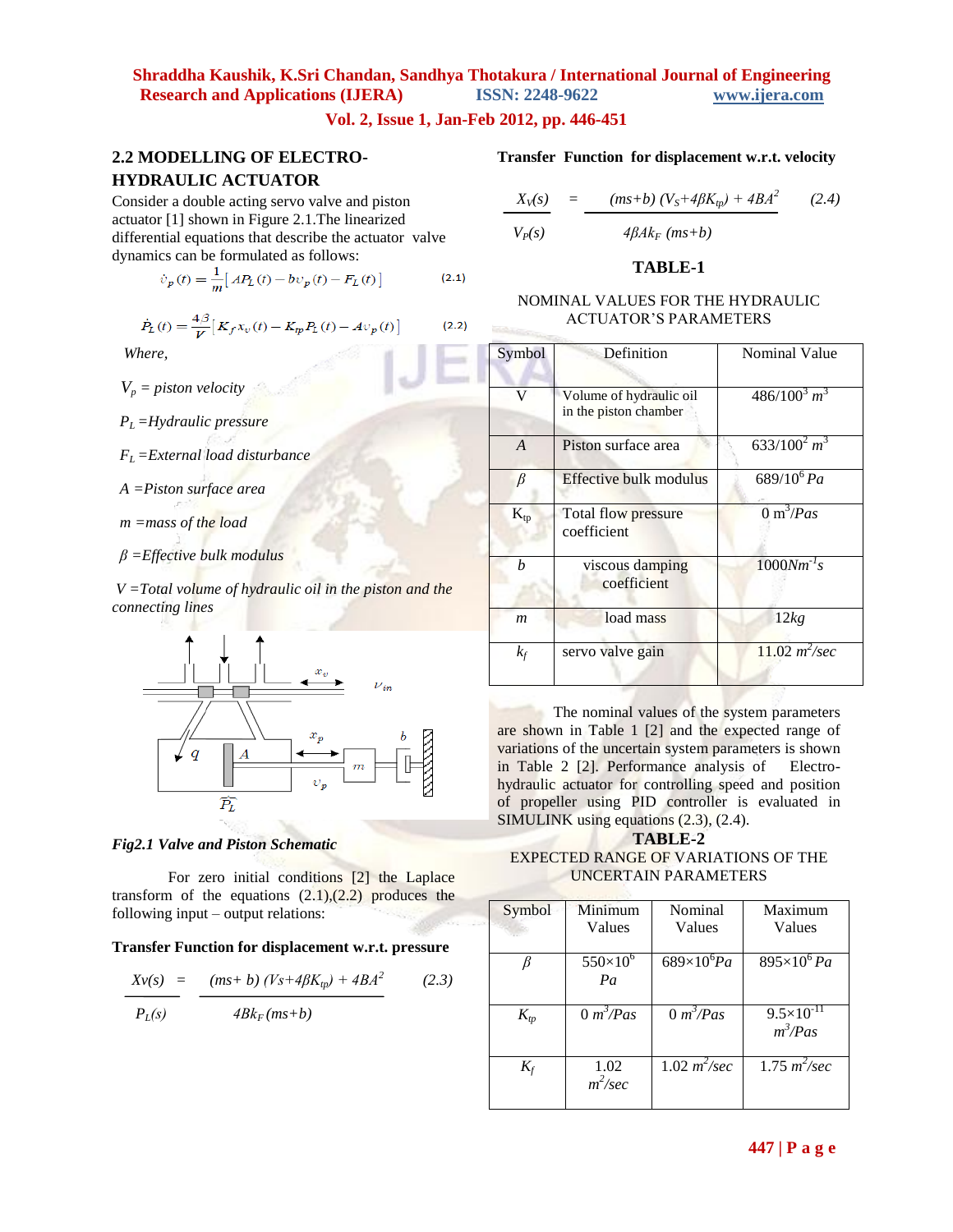**Vol. 2, Issue 1, Jan-Feb 2012, pp. 446-451**

(3.2)

### **3. ELECTRICALLY DRIVEN MODEL**

The main advantage is that induction motors do not require an electrical connection between stationary and rotating parts of the motor. Therefore, they do not need any mechanical commutator (brushes), leading to the fact that they are maintenance free motors. Induction motors also have low weight and inertia, high efficiency and a high overload capability. Therefore, they are cheaper and more robust, and less proves to any failure at high speeds.

## **3.1 Modeling of Induction Machine**

#### **3.1.1 Axes Transformation**

During start-up and other severe transient operations induction motor draws large currents, produces voltage dips, oscillatory torques and can even generate harmonics in the power systems. In order to investigate such problems, the d, q axis model has been designed. To convert three-phase voltages Vas, Vbs, Vcs to voltages Vqs<sup>e,</sup> Vds<sup>e</sup> in the two phase synchronously rotating frame [5], they are first converted to two-phase stationary frame Vqs<sup>s,</sup> Vds<sup>s</sup> using equation(3.1)and then from frame to the synchronously rotating  $[4]$  using equation(3.2).





The voltages  $V_{ds}^s$  and  $V_{qs}^s$  can be resolved into as- bs -cs components and can be represented in the matrix form as [6].

$$
\begin{bmatrix}\nV_g \\
V_g \\
V_g \\
V_g \\
V_g\n\end{bmatrix} =\n\begin{bmatrix}\n\cos\theta & \sin\theta & 1 \\
\cos(\theta - 120^\circ) & \sin(\theta - 120^\circ) & 1 \\
\cos(\theta + 120^\circ) & \sin(\theta + 120^\circ) & 1\n\end{bmatrix}\n\begin{bmatrix}\nV_g^s \\
V_{ds}^s \\
V_{ds}^s \\
V_{os}\n\end{bmatrix}
$$
\n(3.1)

The corresponding inverse relation is

$$
\begin{bmatrix}\nV_{qs} \\
V_{ds} \\
V_{ds} \\
V_{qr} \\
V_{dr}\n\end{bmatrix} = \begin{bmatrix}\n\cos\theta & \cos(\theta - 120^\circ) & \cos(\theta + 120^\circ) \\
\sin\theta & \sin(\theta - 120^\circ) & \sin(\theta + 120^\circ) \\
0.5 & 0.5 & 0.5\n\end{bmatrix} \begin{bmatrix}\nV_{as} \\
V_{bs} \\
V_{bs} \\
V_{cs}\n\end{bmatrix}
$$

 $sin(\theta_e)$ V<sub>m</sub>sin ⊕

## *Fig 3.2 Stationary frame d<sup>s</sup> - q s to synchronously rotating frame d<sup>e</sup> - q e transformation*

Fig  $3.2$  shows the synchronously rotating  $d^e$ q<sup>e</sup>, which rotate at synchronous speed  $\omega_e$  with respect to the d<sup>s</sup>-q<sup>s</sup> axes and the angle  $\theta_e = \omega_e t$ , the two-phase  $d^s$ -  $q^s$  windings are transformed into the hypothetical windings mounted on the d<sup>e</sup>-q<sup>e</sup> axes.

#### **3.2.2 Transient Modeling**

Dynamic behaviour of the machine may be analyzed using any one of following the reference frames:

- Stationary reference frame
- Rotor reference frame
- Synchronous reference frame

#### **A. Stationary Reference Frame**

The speed of the reference frames is that of the stator  $\omega_e$  =0, the electrical transient model in terms of voltage and currents can be given in matrix form [3].

$$
\begin{bmatrix}\nV_{qs} \\
V_{qs} \\
V_{ds}^s \\
V_{os}^s\n\end{bmatrix}\n\qquad\n\begin{bmatrix}\nV_{qs} \\
V_{ds} \\
V_{qr} \\
V_{dr}\n\end{bmatrix} =\n\begin{bmatrix}\nR_s + L_s p & 0 & L_m p & 0 \\
0 & R_s + L_s p & 0 & L_m p \\
L_m p & -\omega_r L_m & R_r + L_r p & -\omega_r L_r \\
\omega_r L_m & L_m p & \omega_r L_r & R_r + L_r p\n\end{bmatrix}\n\begin{bmatrix}\n\dot{\mathbf{i}}_{qs} \\
\dot{\mathbf{i}}_{ds} \\
\dot{\mathbf{i}}_{qr} \\
\dot{\mathbf{i}}_{dr}\n\end{bmatrix}
$$

Electromagnetic torque equations are given by: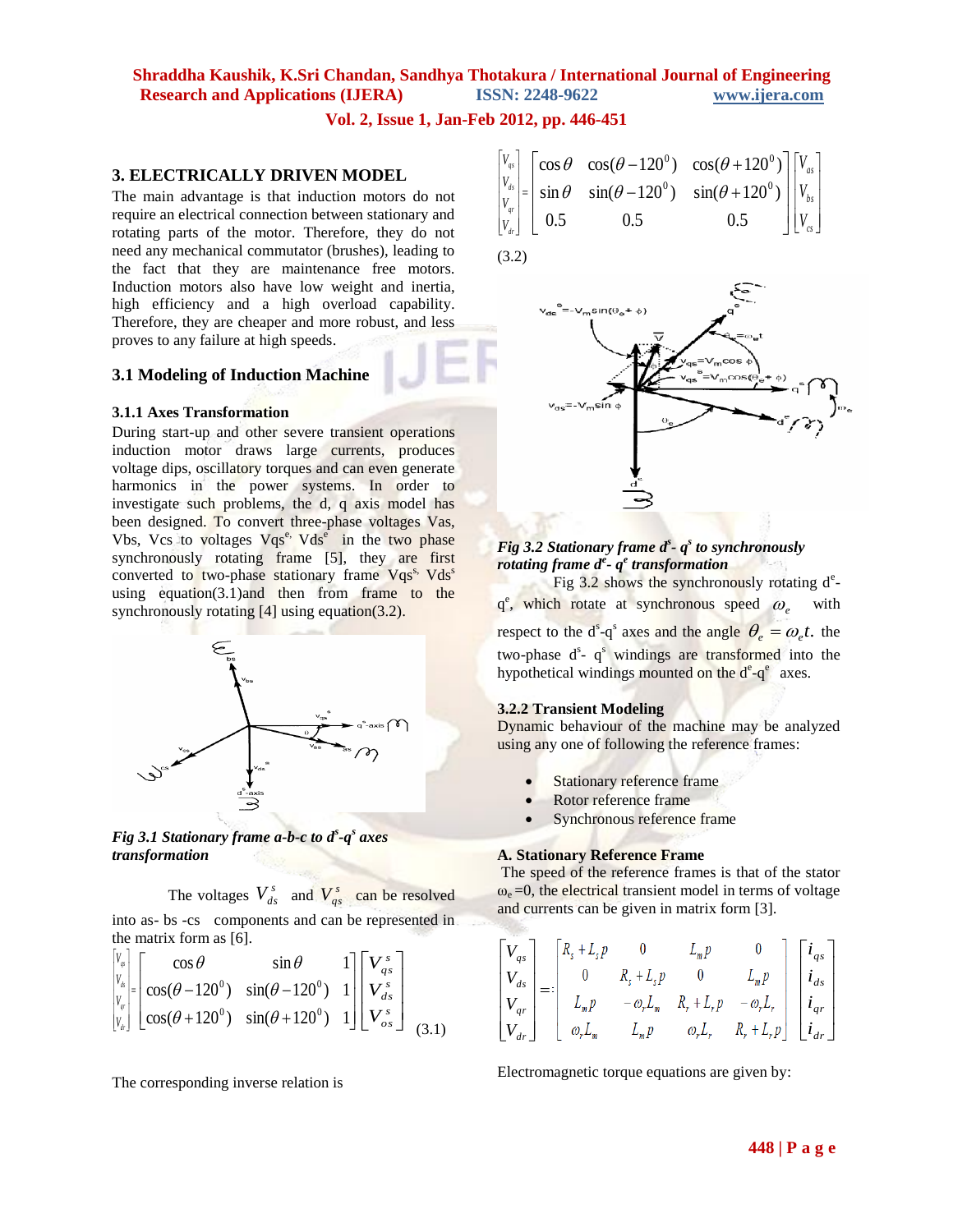## **Vol. 2, Issue 1, Jan-Feb 2012, pp. 446-451**

ÿ

*i*

 $\mathcal{L}$ 

Ņ 5

y

h

Te = $3/2$ \* p/ $2$ \* Lm\* (iqs\* idr- ids\* iqr) (3.3)

#### **B. Rotor Reference Frame**

The speed of the rotor reference frames is  $\omega_e = \omega_r$ , where  $\omega_r$  is the rotor frequency. The induction-motor model in rotor reference frames [3] is obtained by the following equations:

$$
\begin{bmatrix}\nV_{qs} \\
V_{ds} \\
V_{qr} \\
V_{qr}\n\end{bmatrix} = \begin{bmatrix}\nR_s + L_s p & 0 & L_m p & 0 \\
0 & R_s + L_s p & 0 & L_m p \\
L_m p & -\omega_r L_m & R_r + L_r p & -\omega_r L_r \\
\omega_r L_m & L_m p & \omega_r L_r & R_r + L_r p\n\end{bmatrix} \begin{bmatrix}\n\boldsymbol{i}_{qs} \\
\boldsymbol{i}_{ds} \\
\boldsymbol{i}_{qr} \\
\boldsymbol{i}_{qr}\n\end{bmatrix}
$$

Electromagnetic torque equations are given by:

Te = 3/2\*  $p/2$ \* Lm\* (iqs<sup>r</sup> \*idr<sup>r</sup> – ids<sup>r</sup> \*iqr<sup>r</sup>) (3.4)

#### **C. Synchronously Rotating Reference Frame Dynamic Model**



*Fig-3.3 Synchronously rotating frame machine model with input voltage and output current transformations*

The speed of the reference frame is  $\omega_e = \omega_r$ ,motor model equations in synchronous reference frames [3] are given by:

$$
\begin{bmatrix}\nV_{qs} \\
V_{ds} \\
V_{ds} \\
V_{qr} \\
V_{dr}\n\end{bmatrix} =\n\begin{bmatrix}\nR_s + SL_s & \omega_e L_s & SL_m & \omega_e L_m \\
-\omega_e L_s & R_s + SL_s & -\omega_e L_m & SL_m \\
\omega_e - \omega_r)L_m & R_r + SL_r & (\omega_e - \omega_r)L_r \\
-(\omega_e - \omega_r)L_m & SL_m & -(\omega_e - \omega_r)L_r & R_r + SL_r\n\end{bmatrix}\n\begin{bmatrix}\ni_{qs} \\
i_{ds} \\
i_{qr} \\
i_{qr}\n\end{bmatrix}
$$

Electromagnetic torque equations are given by:

Te =3/2\* p/2\* Lm\* (iqs<sup>e</sup> \* idr<sup>e</sup> – ids<sup>e</sup> \* iqr<sup>e</sup> ) (3.5)

**3.2 Speed Control by Flux Comparator Technique** Speed control of induction motor is done by using flux comparator [5]. The equations (3.4), (3.5), (3.6) of flux can be written using *d-q* axis components as by the following:

$$
\Psi_{ds} = \int (Vsd - isd*Rs)dt
$$
 (3.6)

$$
\Psi_{\rm qs} = \int (V_{\rm sq} - i_{\rm sq} * R_{\rm s}) dt \tag{3.7}
$$

$$
|\psi_{\rm s}| = \sqrt{\psi_{\rm ds} + \psi_{\rm qs}}
$$
 (3.8)

#### **4. SIMULATION RESULTS**

#### **4.1 Electro-hydraulic actuator**

Performance analysis of Electro-hydraulic actuator for controlling speed and position of propeller using PID controller is evaluated in SIMULINK**.**

![](_page_3_Figure_22.jpeg)

*Fig4.1 Pressure Control of Electro-hydraulic Actuator*

![](_page_3_Figure_24.jpeg)

*Fig4.2 Velocity Control of Electro-hydraulic Actuator Waveform*

#### **4.2 MODELLING OF INDUCTION MOTOR**

The simulation results are obtained for induction motor and its parameters as given in appendix. The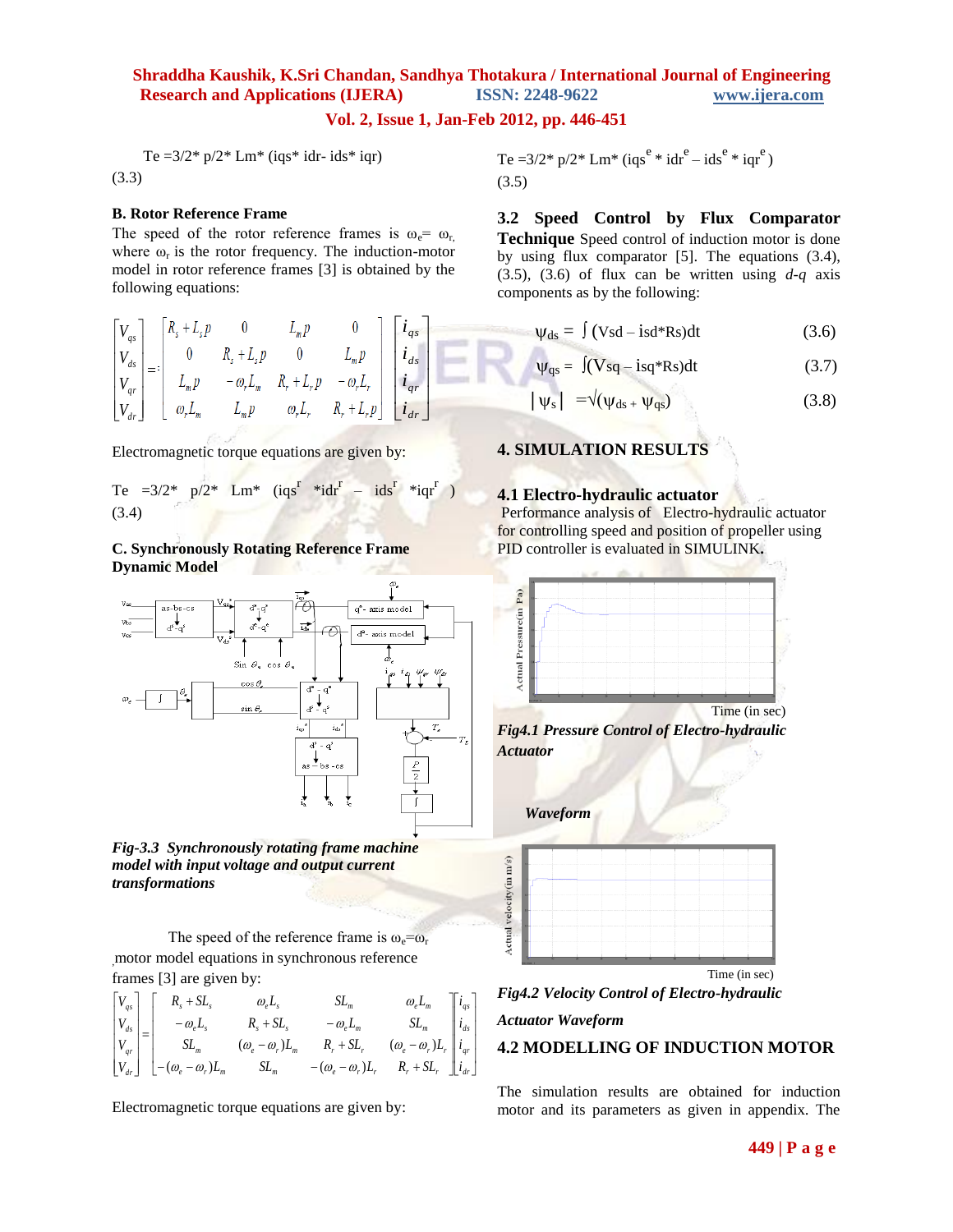## **Vol. 2, Issue 1, Jan-Feb 2012, pp. 446-451**

machine model is implemented for speed control by using flux comparator and DTC scheme using Simulink.

![](_page_4_Figure_3.jpeg)

*Fig4.3 Speed of Induction Motor*

![](_page_4_Figure_5.jpeg)

**Time** (in sec) *Fig4.4 Electromagnetic Torque Waveform*

## **4.3 BASIC MODEL OF INDUCTION MOTOR USING FLUX COMPARATOR**

![](_page_4_Figure_8.jpeg)

*Fig 4.5 Speed control waveform using flux comparator*

![](_page_4_Figure_10.jpeg)

Time (in sec)

*Fig 4.6 Electromagnetic torque control using flux comparator*

## **5. CONCULSION**

Performance analysis of electro-hydraulic actuator is evaluated using PID controller in SIMULINK, but the responses obtained are not satisfactory. Therefore dynamic model of induction motor has been designed and speed of the induction motor has been controlled by using flux comparator shows that the induction motor rapidly achieves the speed references, without overshoot and small steady state error and also the load disturbances is rapidly rejected.

## **NOMENCLATURE**

|                           | $d^s - q^s$          | Stationary reference frame d and q axis         |  |
|---------------------------|----------------------|-------------------------------------------------|--|
|                           | $d^e$ -q $^e$        | Synchronously rotating reference frame          |  |
|                           |                      | d and q axis                                    |  |
|                           | $V_{ds}$ , $V_{qs}$  | Stator d and q axis winding voltage,            |  |
|                           |                      | [Volt]                                          |  |
|                           | $V_{dr}$ , $V_{qr}$  | Rotor d and q axis winding voltage, [Volt]      |  |
|                           | $I_{ds}$ , $I_{qs}$  | Stator d and q axis winding current,            |  |
|                           |                      | [Ampere]                                        |  |
|                           |                      |                                                 |  |
|                           | $I_{dr}$ , $I_{qr}$  | Rotor d and q axis winding current,             |  |
|                           |                      | [Ampere]                                        |  |
|                           |                      |                                                 |  |
|                           | $\Psi$               | Stator flux linkage in [Wb]                     |  |
| $\Psi_{ds}$ , $\Psi_{qs}$ |                      | axis winding<br>Stator<br>flux<br>and<br>d<br>q |  |
|                           |                      | linkage[Wb]                                     |  |
|                           |                      |                                                 |  |
|                           | $\Psi$ dr, $\Psi$ qr | Rotor d and q winding flux linkage, [Wb]        |  |
|                           |                      |                                                 |  |
|                           | Lm                   | Magnetizing inductance, [H]                     |  |
|                           | Ls, Lr               | Stator and rotor per phase winding              |  |
|                           |                      | inductance, [H]                                 |  |
|                           | Rs, Rr               | Stator and rotor per phase winding              |  |
|                           |                      | resistance, [ $\Omega$ ]                        |  |
|                           | $T_e$                | Electro-magnetic torque, [N-m]                  |  |
|                           |                      |                                                 |  |